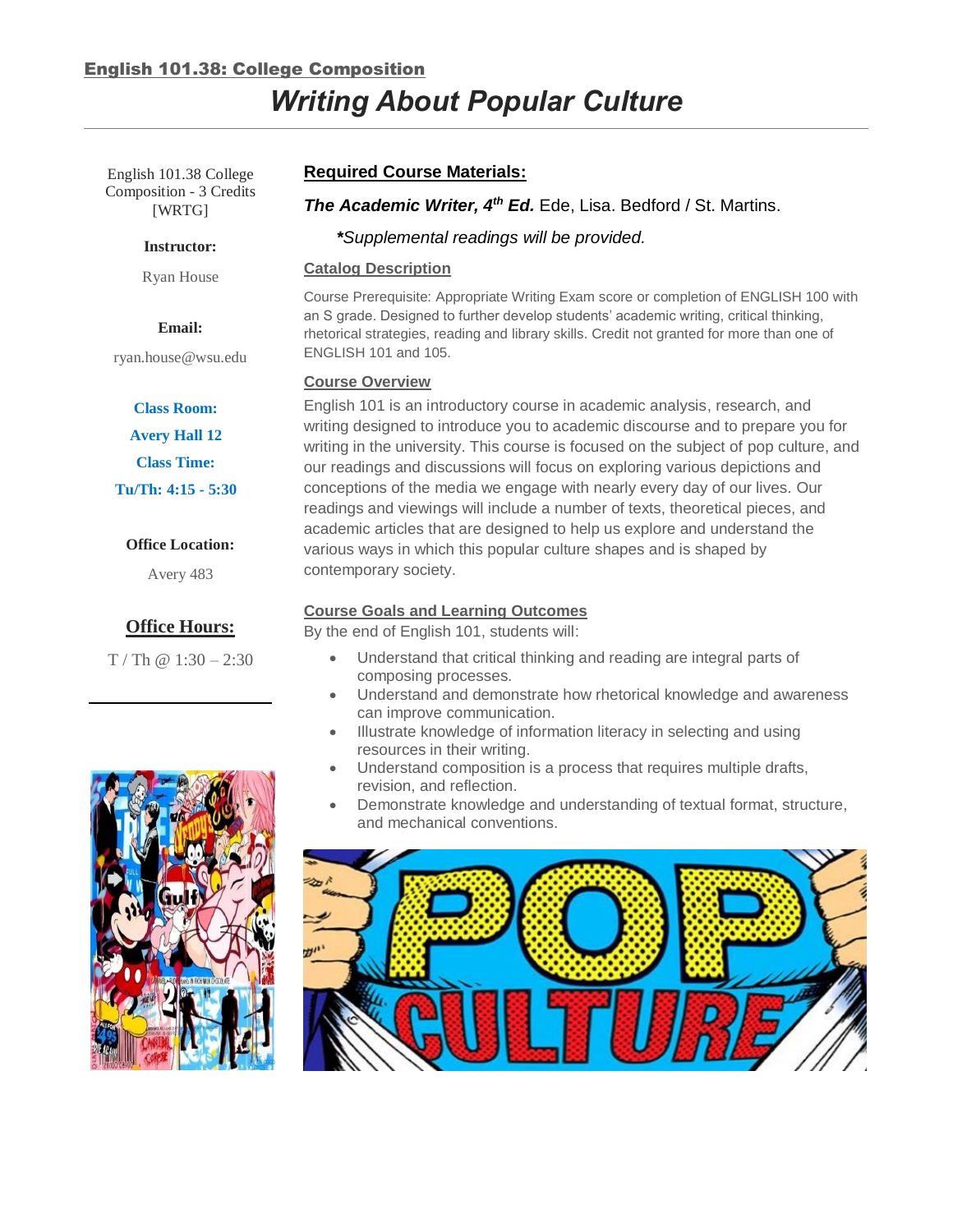|                                                           | At the end of this course,                                                                                                                                                                                                                                                                                                                                               | <b>Course topics that</b>                                                                                                                                    | Primary                                                                                                                |
|-----------------------------------------------------------|--------------------------------------------------------------------------------------------------------------------------------------------------------------------------------------------------------------------------------------------------------------------------------------------------------------------------------------------------------------------------|--------------------------------------------------------------------------------------------------------------------------------------------------------------|------------------------------------------------------------------------------------------------------------------------|
|                                                           | students should be able to                                                                                                                                                                                                                                                                                                                                               | address this learning                                                                                                                                        | evaluation of                                                                                                          |
|                                                           |                                                                                                                                                                                                                                                                                                                                                                          | outcome:                                                                                                                                                     | this outcome:                                                                                                          |
|                                                           | perform the following:                                                                                                                                                                                                                                                                                                                                                   |                                                                                                                                                              |                                                                                                                        |
| <b>Critical and</b><br><b>Creative</b><br><b>Thinking</b> | Integrate and synthesize<br>knowledge from multiple<br>sources. Access the<br>accuracy and validity of<br>findings and conclusions.<br>Understand how one thinks,<br>reasons, and makes value<br>judgments, including ethical<br>and aesthetic judgments.<br><b>Understand diverse</b><br>viewpoints, including<br>different philosophical and<br>cultural perspectives. | Critical reading; reading<br>rhetorically; academic<br>writing; rhetorical<br>analysis; using<br>sources; analysis; class<br>discussion.                     | Informal writing<br>activities, formal<br>writing<br>activities, and<br>final portfolio.                               |
| <b>Information</b><br>Literacy                            | Determine the extent and<br>type of information needed.<br>Access information<br>effectively and efficiently<br>from multiple sources.<br>Assess credibility and<br>applicability of information<br>sources. Use information to<br>accomplish a specific<br>purpose. Access and use<br>information ethically and<br>legally.                                             | Summary; using<br>sources; source<br>analysis; logical<br>fallacies; citation.                                                                               | Informal writing<br>activities,<br>summaries,<br>annotated<br>bibliography,<br>and final<br>portfolio.                 |
| <b>Communication</b>                                      | Recognize how<br>circumstances, background,<br>values, interests, and needs<br>shape communication sent<br>and received. Tailor<br>messages to the audience.<br>Express concepts and beliefs<br>in coherent, concise, and<br>technically correct form.                                                                                                                   | Rhetorical analysis,<br>audience awareness,<br>genre conventions,<br>writing processes,<br>academic writing<br>conventions, style.                           | Peer response;<br>formal writing<br>activities;<br>informal writing<br>activities,<br>website, and<br>final portfolio. |
| <b>Diversity</b>                                          | Critically assess their own<br>core values, cultural<br>assumptions, and biases in<br>relation to those held by<br>other individuals, cultures,<br>and societies. Critically<br>assess the cultural and<br>social underpinnings of<br>knowledge claims about<br>individuals and groups, and<br>their relations to one another.                                           | Active reading, reading<br>rhetorically, class<br>discussion, rhetorical<br>analysis, claims and<br>evidence, critical<br>reading, and critical<br>analysis. | Formal writing<br>activities,<br>website, and<br>final portfolio.                                                      |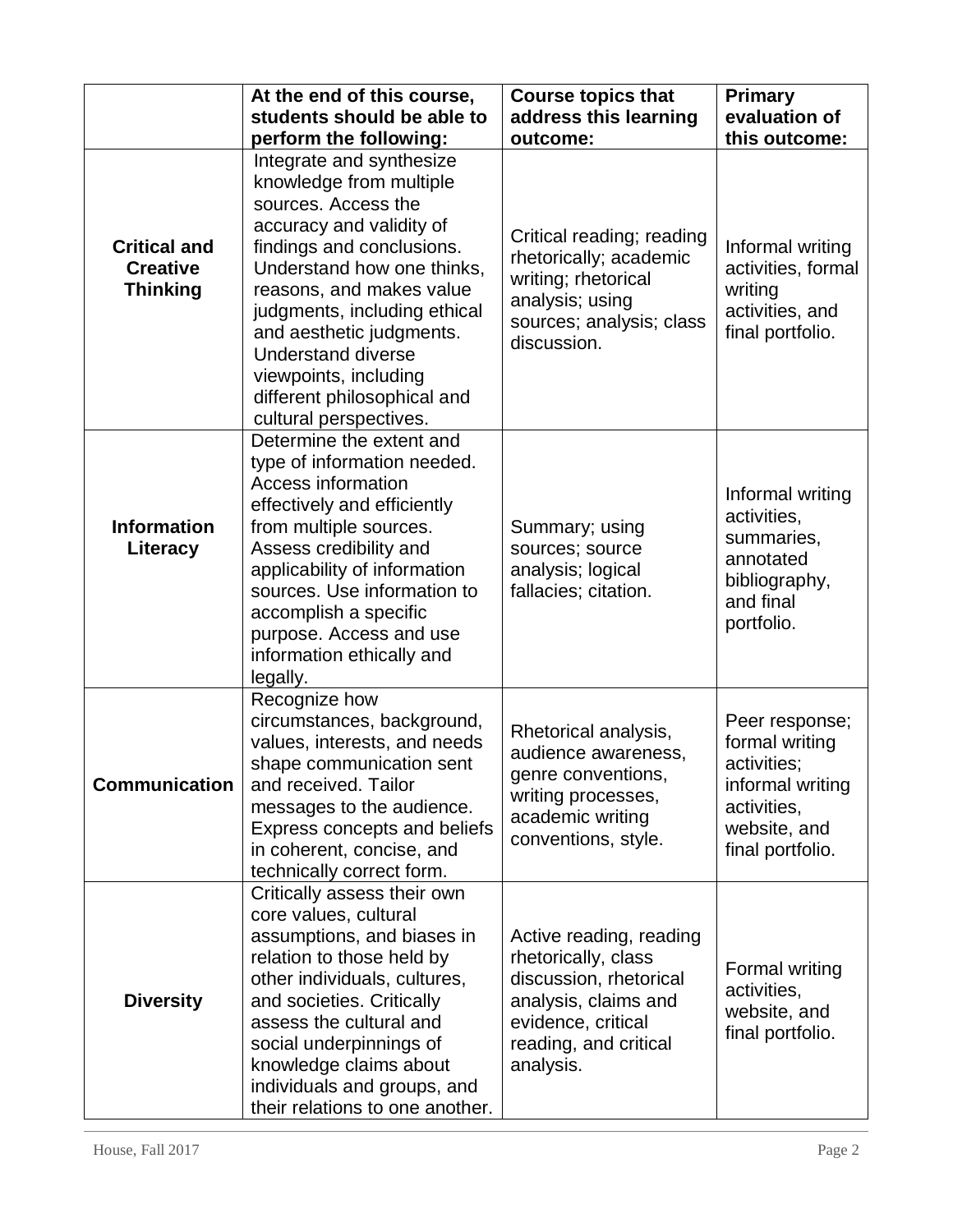# **Coursework**

This is a writing course, so you should expect to be writing nearly every day. There will be both informal, homework writing assignments as well as formal, portfolio assignments. All written assignments must follow MLA style as outlined in the *MLA Handbook*. The Purdue Online Writing Lab is another great source for the guidelines and can be accessed via this link: [https://owl.english.purdue.edu/owl/resource/747/01/.](https://owl.english.purdue.edu/owl/resource/747/01/)

# **Evaluation**:

Your final grade will be calculated according to the following percentages (and adjusted for absences and/or late and missing work):

- **Final Portfolio (60%) –** The major project for this course will be a collection of your work that will include an introduction (cover letter), select informal writings, all materials for the research paper, and all materials for two of the three remaining formal writing assignments: the rhetorical analysis essay, the synthesis essay, and/or the multimodal remix and justification paper.
- **Homework (30%)** There will be informal writings and occasional homework assignments asking you to reflect on or analyze readings and prepare for class discussions and assignments.
- **Participation and discussion (10%) We will be reading and discussing texts nearly every day.** The readings listed on the calendar for each date must be completed prior to the beginning of class. Please come to class prepared to participate in both small group activities and class discussions based on the readings assigned for that day. This portion of your grade will be based on the quantity and quality of your participation in these discussions and activities. Although attendance is part of this grade, merely showing up for class is not enough to earn an A for this portion of your grade. You must be engaged in the process of learning.

# **Final Portfolio:**

This course is portfolio-based, which means that your final project will collect a selection of your writings from the course and present them as representation of your experience and growth over the course of the semester. To show this growth, you will submit versions of your writing from throughout the writing process. Thus, it is vitally important that you retain these drafts during the semester. The portfolio will consist of a cover letter, select informal writings, the research paper, and two of the three remaining formal writing assignments: the rhetorical analysis essay, the synthesis essay, or the multimodal remix and justification paper.

*For these assignments, you will be required to submit drafts that will receive feedback from your peers. Then, you'll submit an updated draft to me as part of a mini-portfolio to receive feedback. These drafts will then undergo a final round of revision before being included in the Final Portfolio before receiving a grade.*

# **Formal Writing Assignments:**

- **Rhetorical Analysis**, in which you will analyze the rhetorical choices made in chosen advertisements.
- **Synthesis Essay**, in which you will combine information from multiple sources to discuss a topic.
- **Research Essay**, in which you will research an aspect of pop culture you find interesting, troubling, or otherwise worthy of research.
- **Multimodal Remix,** in which you will rework an aspect of your research essay using a new medium and provide a justification statement about the choices made in the design.

# *All formal writing assignments must be submitted, regardless of their inclusion in the final portfolio.*

# **Mini-portfolios:**

For each of the formal writing assignments, you will submit a printed (and stapled) mini-portfolio in class on the due date. Each mini-portfolio will consist of a cover letter, formal outline, any pre-writing materials you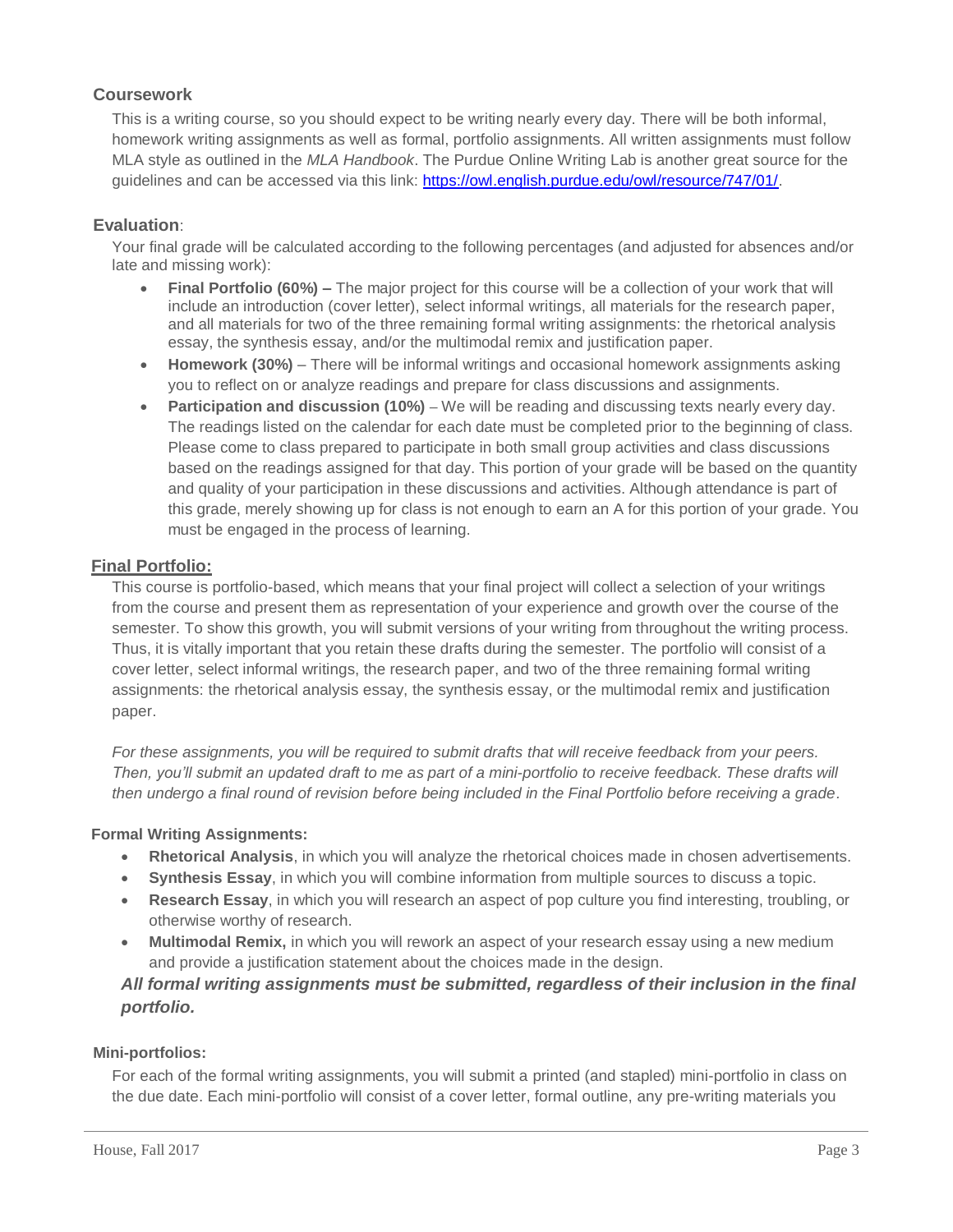wish to include, an initial draft with peer comments and responses to that feedback, and a revised draft. All components should be collected in *one* file. You *must* submit a mini-portfolio for the assignment for it to be eligible for submission in the final portfolio. See course schedule for due dates.

# **Feedback:**

After submission of the mini-portfolio, I will review and provide feedback to the revised draft of your assignment. This feedback will be typed and enumerated to correspond with marks left on your paper. For the final portfolio, you will need to insert these comments into the revised draft (not the final draft) along with your response and plan for revision.

#### **File Naming:**

Because we will be handling various versions of your essays, it's important to keep them straight. File names should reference **3 things: your name, the assignment, and the version.**

**Examples:** "house\_rhetorical\_initial.docx" **/ "**house\_research\_revised.docx" **/** "house\_synthesis\_final.docx"

*Files that do not follow these conventions will not be accepted / graded / reviewed / acknowledged.*

# *All files must be MS Word documents (.DOC or .DOCX)! All other file types will be ignored!*

#### **Portfolio Outcomes:**

All students in ENGL 101 will be assessed on the following Outcomes:

- Rhetorical Awareness (Meets Goals 1, 4, 5, 6)
- Critical Thinking (Meets Goals 1, 4, 5, 6)
- Information Literacy (Meets Goals 1, 4, 5, 6)
- Processes of Composing (Meets Goals 1, 4, 5, 6)
- Knowledge of Conventions (Meets Goals 1, 4, 5)

Items in parentheses indicate which of the Seven Learning Goals of the Baccalaureate are met by ENGLISH 101. See end of syllabus for more details.

#### **Homework:**

#### **Reading Responses:**

Beginning in week 2, reading responses will be assigned to ensure ample discussion and participation. Prompts for these responses will be made available via Blackboard. Responses are expected to address the question or idea in the prompt and should be between 150 - 250 words. Students are required to have their responses accessible in either paper or digital form during the class for which the reading is scheduled. *Responses should be submitted to Blackboard prior to the beginning of class.*

**Students are also responsible for having access to the day's readings in class through either digital or physical means.**

# **Participation:**

#### **In-Class Activities:**

In addition to reading responses and/or class discussion, I may ask you to complete a combination of writing activities: quizzes, group work, timed writing, rhetorical exercises, etc. These writing activities will allow you to try out rhetorical strategies and reflect on course content, and they are imperative to meeting the course goals. **Failure to participate can negatively impact your grade. These assignments cannot be madeup.**

#### **Peer Review:**

For each of the formal writing assignments, you will be required to participate in peer review. Engagement with the writings of other students is a vital part of the learning process as it allows you to recognize in others' writing what may or may not work in your own. These peer review exercises will be graded and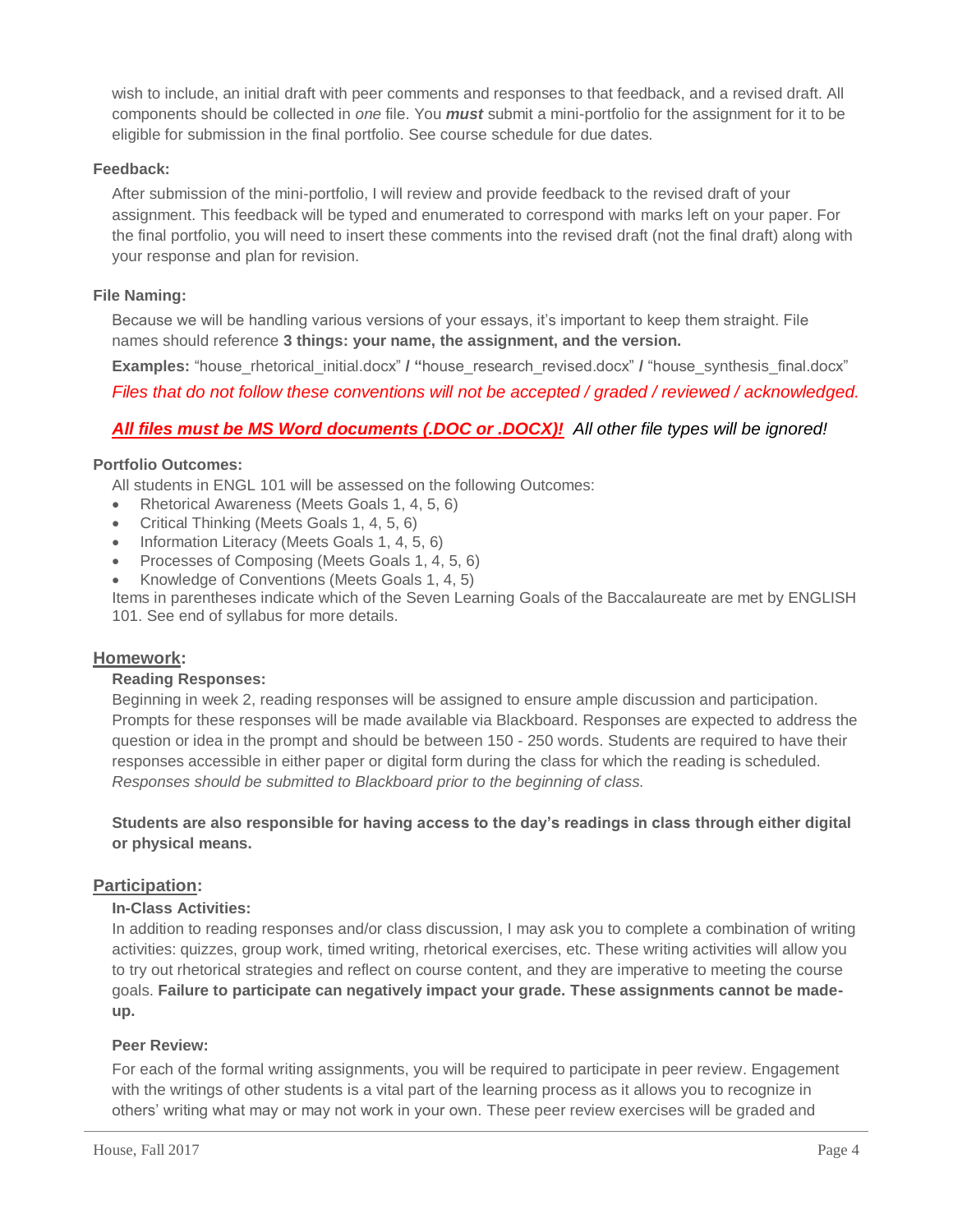included in your participation grade for the course. **See course schedule for due dates. Peer Review cannot be made-up. However, if you miss peer review, you may visit the writing center for feedback to receive full credit for the mini-portfolio.**

# **Mid-Term:**

Due to the nature of the portfolio system, which emphasizes process over product, students who are making satisfactory progress in the class (i.e., turning in assignments on time, meeting basic assignment requirements, attending class regularly, etc.) will receive a midterm grade of "X," which indicates that coursework is in progress. Students who are not making satisfactory progress will receive a grade of C- or below as a warning and are strongly encouraged to meet with their instructor. Students who belong to an organization that requires proof of satisfactory progress (not a grade) in writing may request that their instructor sign a Progress Report Form.

# **Attendance:**

Attendance in this class is vital for your success. This course is collaborative in nature and requires extensive in-class work. Therefore, consistent attendance is integral to your learning. As your instructor, I want you to attend class. As students, you are responsible for communicating with me when you are absent; you are also responsible for the missed material (see course Make-Up and Late Work policies).

Roll will be taken daily to encourage regular attendance. After two total weeks of absences, the following attendance penalty will apply:

For students who miss five (5) or more total classes, any final grade above a C will automatically be reduced to a C. Grades of C- or below are still possible.

Regardless of the number of absences, students are responsible for meeting the English 101 Portfolio Outcomes. The daily course work and in-class activities directly support these Outcomes. Therefore, missing key course material due to excessive absences may further reduce a student's final grade, even after the attendance penalty is applied. This policy does not distinguish between "excused" and "unexcused" absences. Per the WSU Academic Regulations, absences for military service or Access Center accommodations are considered separately. All other absences, including University Excused Absences, count toward the total number of absences. Again, students with multiple and/or extended absences should communicate with the instructor as soon as possible.

Note: Students are required to turn in all major assignments and the Final Portfolio in accordance with the instructor's Late Work policy in order to pass the class. Students who do not turn in one or more major projects will fail the course, regardless of attendance.

Because this class relies on discussion and in-class activities, active participation is expected from each student during each class. Merely sitting in the classroom does not constitute attendance. If I see that you are sleeping or engaged in non-class related activities, you will be marked absent and potentially asked to leave the classroom. Students must be active in the classroom as well as follow the policies below in order to be counted present:

- Keep your cell phone out of sight during class unless otherwise instructed.
- Do not use computers for non-class related activities (Facebook, Twitter, Reddit, etc.).
- Arriving more than 10 minutes after class begins and/or packing up or leaving before class is dismissed will result in an absence.

**Lastly, make-up work is solely at the discretion of the instructor, and opportunities for make-up work may only be granted with prior authorization.** 

# **Late Work:**

Due to the collaborative nature of this course, it is important to turn in assignments by their respective due dates so that you may participate in class activities. Work that is turned in late often misses opportunities for feedback, workshops, or revision – the backbone of this course. **Therefore, work submitted after the**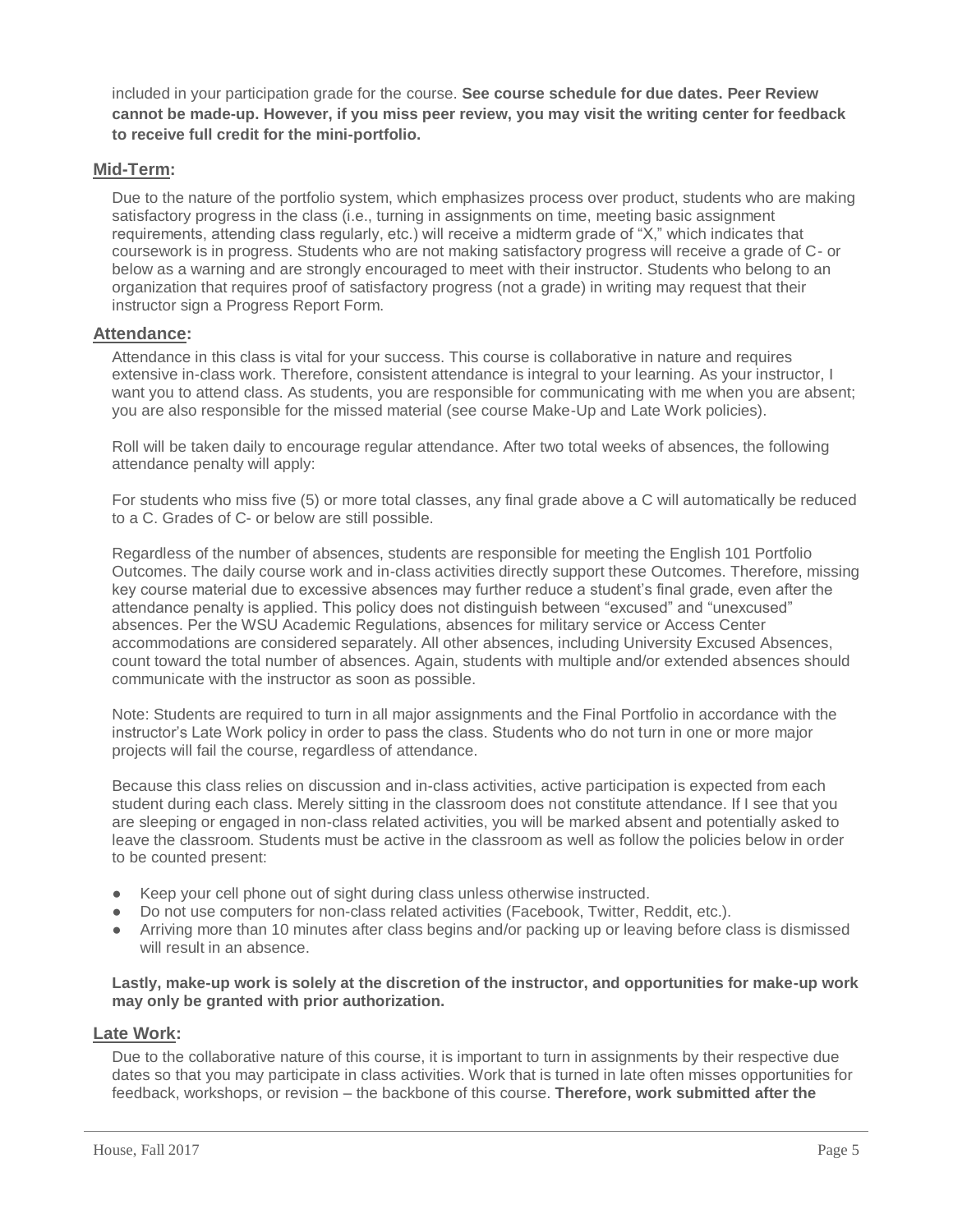**deadline will automatically incur a 10% deduction in grade, plus 10% for** *every* **day after the first that it is outstanding.**

#### **Communications:**

Students should maintain professionalism in any and all communications made to the instructor and/or fellow students. I reserve the right to request revision of any email that lacks a proper salutation, correct grammar and punctuation, professional tone, or proper signature before addressing any questions or concerns it may have posed. I will be asking you to utilize Blackboard as a requirement for the course assignments, but you will still need to send all emails through your WSU email account.

#### **IMPORTANT:**

Per new WSU policy effective August 24 2015, I will ONLY be able to respond to emails sent from your WSU email address. I will NOT be able to respond to emails sent from your personal email address as of the first day of fall semester. Effective the 24th, the IT Department will switch the "preferred" email address in your myWSU to your WSU email address.

# **Additional Information**

#### **Academic Integrity:**

The Council of Writing Program Administrators (CWPA) states that "In an instructional setting, plagiarism occurs when a writer deliberately uses someone else's language, ideas, or other original (not commonknowledge) material without acknowledging its source." The WSU Academic Honesty Policy (based on State of Washington Code) expands the CWPA definition of plagiarism as well as explaining other categories of academic misconduct. As a WSU student, you are bound by these policies and are responsible for being aware of and abiding by them. Students who commit intentional acts of plagiarism will be reported to the Assistant Director of Composition and the Office of the Dean of Students and will fail the class.

#### **Accommodations:**

Students with Disabilities: Reasonable accommodations are available for students with documented disabilities or chronic medical conditions. If you have a disability and need accommodations to fully participate in this class, please visit the Access Center website to follow published procedures to request accommodations: http://www.accesscenter.wsu.edu. Students may also either call or visit the Access Center in person to schedule an appointment with an Access Advisor. Location: Washington Building 217; Phone: 509-335-3417. All disability related accommodations MUST be approved through the Access Center. Students with approved accommodations are strongly encouraged to visit with instructors early in the semester during office hours to discuss logistics.

#### **Office of Equal Opportunity Syllabus Statement:**

Discrimination, including discriminatory harassment, sexual harassment, and sexual misconduct (including stalking, intimate partner violence, and sexual violence) is prohibited at WSU (See WSU Policy Prohibiting Discrimination, Sexual Harassment, and Sexual Misconduct (Executive Policy 15) and WSU Standards of Conduct for Students).

If you feel you have experienced or have witnessed discriminatory conduct, you can contact the WSU Office for Equal Opportunity (OEO) and/or the WSU Title IX Coordinator at 509-335-8288 to discuss resources, including confidential resources, and reporting options. (Visit oeo.wsu.edu for more information).

Most WSU employees, including faculty, who have information regarding sexual harassment or sexual misconduct are required to report the information to OEO or a designated Title IX Coordinator or Liaison. (Visit oeo.wsu.edu/reporting-requirements for more info).

#### **Emergency Notification System**

WSU has made an emergency notification system available for faculty, students and staff. Please register at myWSU with emergency contact information (cell, email, text, etc.). You may have been prompted to complete emergency contact information when registering for classes on RONet. In the event of a Building Evacuation, a map at each classroom entrance shows the evacuation point for each building. Please refer to it. Finally, in case of class cancellation campus-wide, please check local media, the WSU Vancouver web page and/or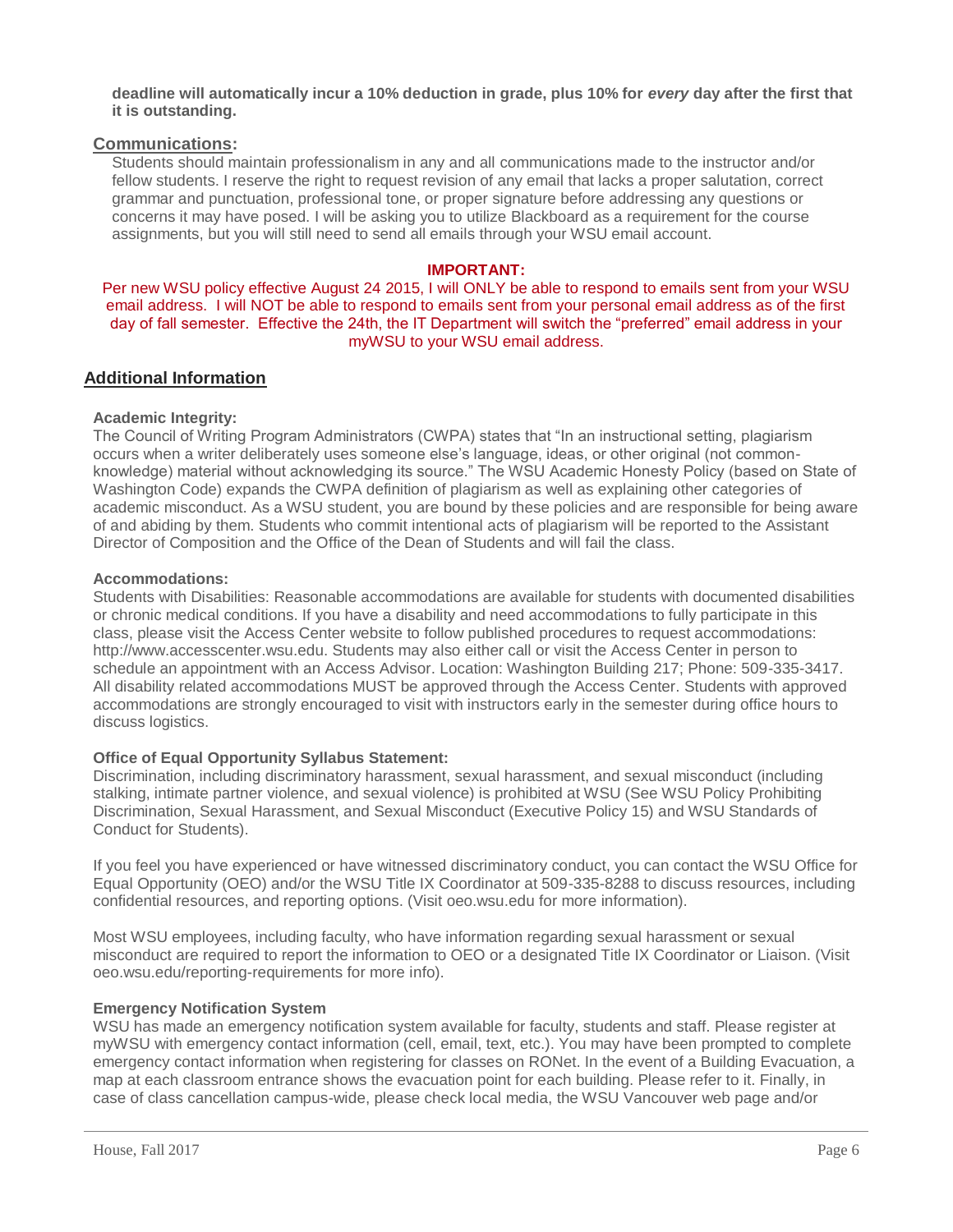http://www.flashalert.net/. Individual class cancellations may be made at the discretion of the instructor. Each individual is expected to make the best decision for their personal circumstances, taking safety into account. The safety plan website is located here: http://www.vancouver.wsu.edu/safety-plan.

#### **Important Dates and Deadlines**

Students are encouraged to refer to the academic calendar often to be aware of critical deadlines.

http://www.registrar.wsu.edu/Registrar/Apps/AcadCal.ASPX.

Questions regarding the academic calendar can be directed to the Office of Student Affairs in VSSC 100 or call 360-546-9559.

#### **WSU Safety Statement:**

Classroom and campus safety are of paramount importance at Washington State University, and are the shared responsibility of the entire campus population. WSU urges students to follow the "Alert, Assess, Act," protocol for all types of emergencies and the "Run, Hide, Fight" response for an active shooter incident. Remain ALERT (through direct observation or emergency notification), ASSESS your specific situation, and ACT in the most appropriate way to assure your own safety (and the safety of others if you are able). Please sign up for emergency alerts on your account at MyWSU. For more information on this subject, campus safety, and related topics, please view the FBI's Run, Hide, Fight video and visit the WSU safety portal.

#### **Additional Resources**

#### **Avery Microcomputer Lab (AML)**

All ENGLISH 101 students have access to the services and facilities of the AML (Avery 101, 103, & 105), including free printing.

#### **Writing Center and Writing Commons**

The Writing Center provides free, walk-in peer consultation services. The Commons facilitates writing workshops. Use of the face-to-face services of both the Writing Center (CUE 303) and the Writing Commons (CUE 402) is strongly encouraged. Online tutoring is available through eTutoring.org.

#### **ENGLISH 102**

A one-credit writing workshop. Beginning the 3rd week of classes, students and a facilitator meet in small groups once a week to revise projects for ENGLISH 101 or any other course. Contact The Writing Program for more information.

#### **WSU ENGLISH DEPARTMENT COMPOSITION PROGRAM: ENGLISH 101 PORTFOLIO OUTCOMES:**

All English 101 classes are portfolio-based. A portfolio-based course develops and challenges students' skills as reflective authors and researchers. All portfolios are graded holistically based on the Outcomes below. The ENGLISH 101 Portfolio Outcomes are based on the Outcomes for First-Year Composition from the Council of Writing Program Administrators and the Information Literacy Competency Standards for Higher Education from the Association of College and Research Libraries.

#### **Rhetorical Awareness**

Writers develop rhetorical awareness by negotiating purpose, audience, context, and conventions as they compose a variety of texts for different situations.

Rhetorical awareness is illustrated by the ability to

- Focus on a purpose
- Respond to the needs of different audiences and cultures
- Respond appropriately to different rhetorical situations
- Adopt and use appropriate voice, tone, style, and level of formality
- Employ the available and appropriate composing modalities to address a variety of rhetorical situations
- Address and satisfy requirements of an assignment

# **Critical Thinking**

Writers think critically when they analyze, synthesize, interpret, and evaluate ideas, information, situations, and texts.

Critical thinking is illustrated by the ability to

- Identify problems or questions
- Develop positions or arguments concerning problems or questions